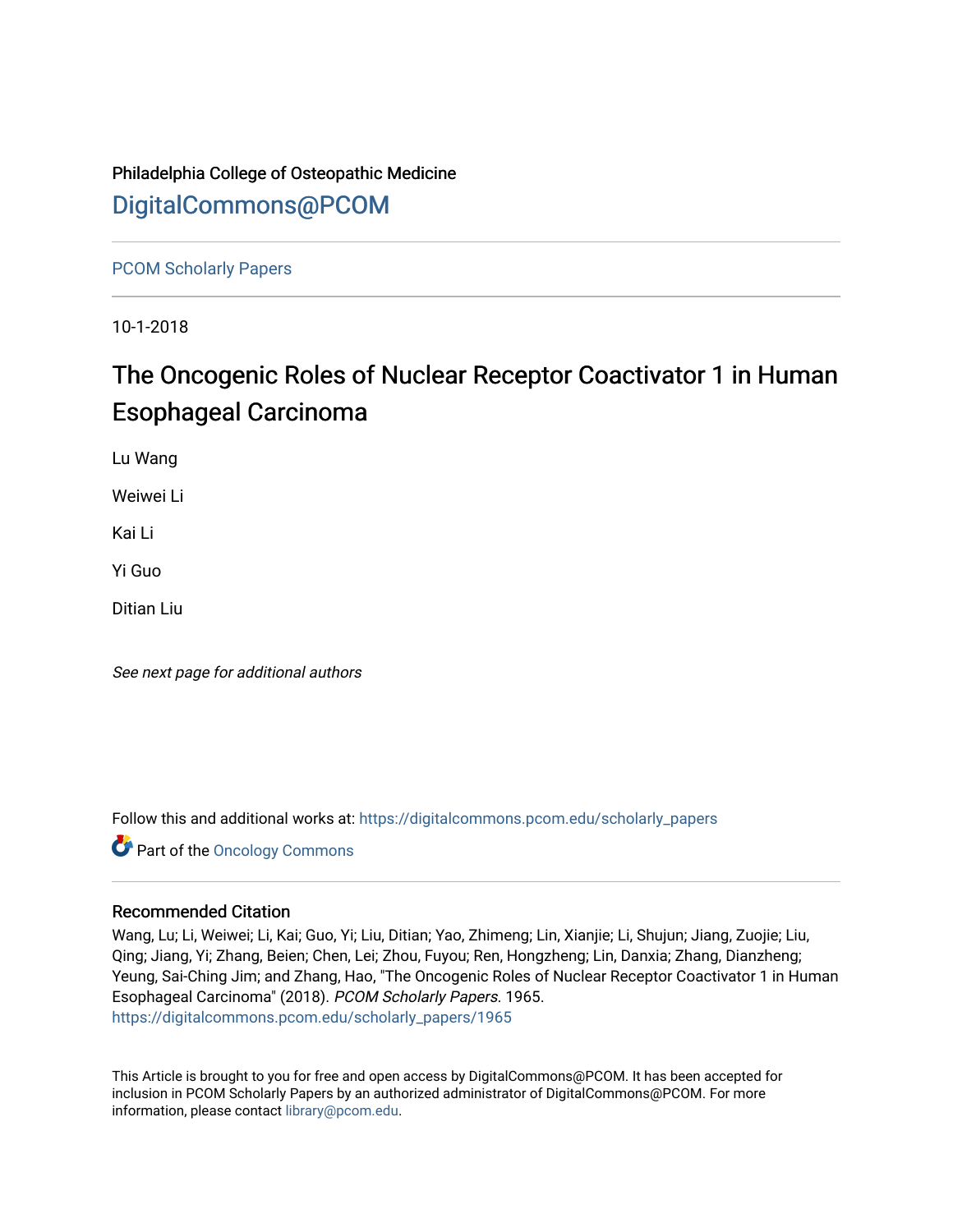# Authors

Lu Wang, Weiwei Li, Kai Li, Yi Guo, Ditian Liu, Zhimeng Yao, Xianjie Lin, Shujun Li, Zuojie Jiang, Qing Liu, Yi Jiang, Beien Zhang, Lei Chen, Fuyou Zhou, Hongzheng Ren, Danxia Lin, Dianzheng Zhang, Sai-Ching Jim Yeung, and Hao Zhang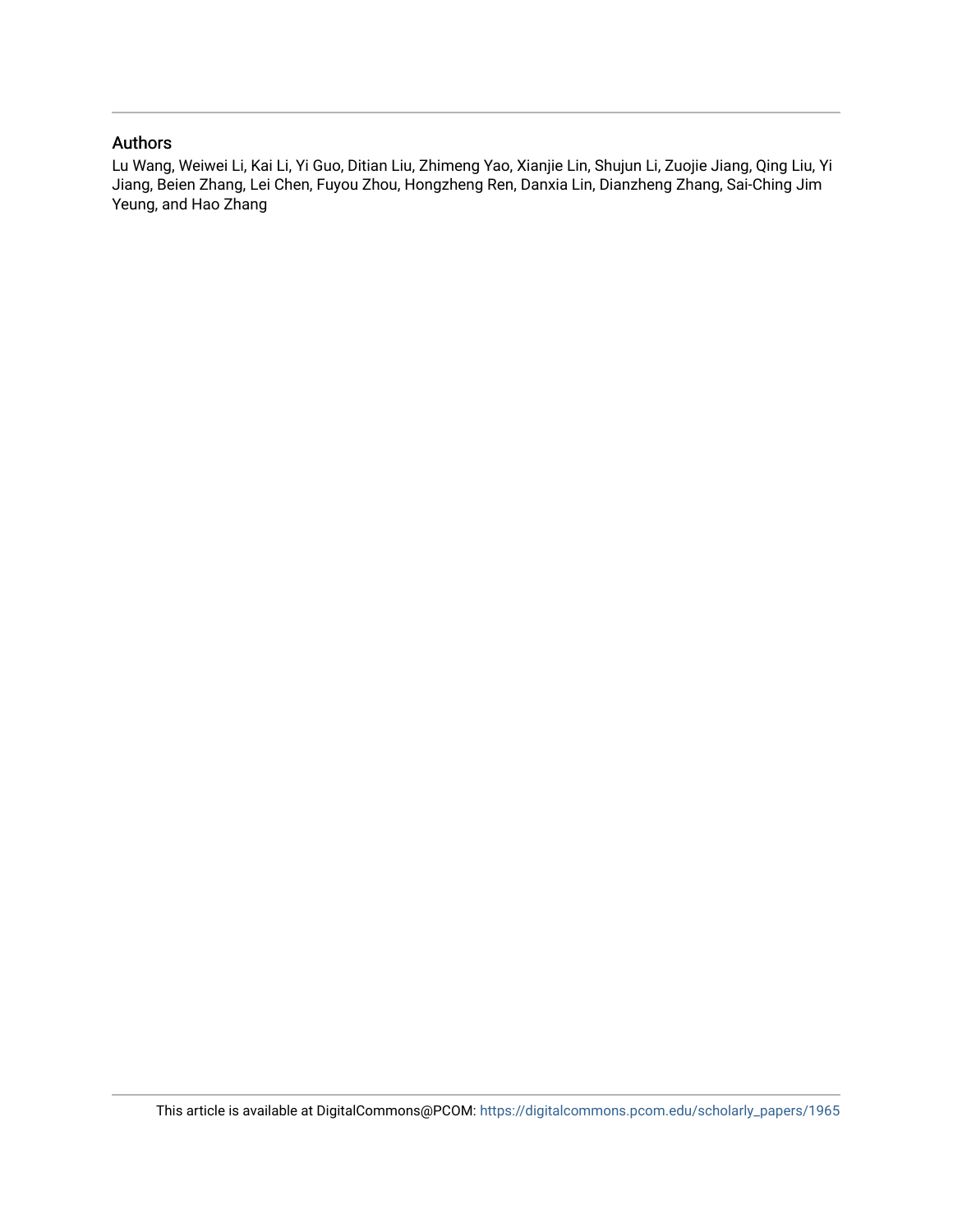# **ORIGINAL RESEARCH**

# **The oncogenic roles of nuclear receptor coactivator 1 in human esophageal carcinoma**

**Lu Wang**<sup>1,2</sup> | **Weiwei Li**<sup>2</sup> | **Kai Li**<sup>2</sup> | **Yi Guo**<sup>3</sup> | **Ditian Liu<sup>4</sup> | <b>Zhimeng Yao**<sup>1,2</sup> | **Xianjie Lin<sup>1,2</sup> | Shujun Li<sup>5</sup> | <b>Zuojie Jiang**<sup>2</sup> | **Qing Liu<sup>6</sup> | Yi Jiang**<sup>1</sup> | **Beien Zhang**<sup>2,7</sup> | **Lei Chen<sup>1</sup>** | **Fuyou Zhou<sup>8</sup>** | **Hongzheng Ren2** | **Danxia Lin9** | **Dianzheng Zhang10** |  $Sai-Ching Jim Yeung<sup>11</sup>$  $Sai-Ching Jim Yeung<sup>11</sup>$  $Sai-Ching Jim Yeung<sup>11</sup>$   $\bullet$  | **Hao Zhang**<sup>1,2,12,1[3](http://orcid.org/0000-0002-2860-5912)</sup>

<sup>1</sup>Department of Immunotherapy and Gastrointestinal Oncology, Affiliated Cancer Hospital of Shantou University Medical College, Shantou, Guangdong, China

<sup>2</sup>Cancer Research Centre, Shantou University Medical College, Shantou, Guangdong, China

3 Endoscopy Centre, Affiliated Cancer Hospital of Shantou University Medical College, Shantou, Guangdong, China

4 Department of Thoracic Surgery, Affiliated Cancer Hospital of Shantou University Medical College, Shantou, Guangdong, China

5 Department of Thoracic Surgery, Second Affiliated Hospital of Hebei Medical University, Shijiazhuang, Hebei, China

6 Department of Pathology, The First People's Hospital of Foshan, Foshan, Guangdong, China

<sup>7</sup>Department of Science and Education, Affiliated Cancer Hospital of Shantou University Medical College, Shantou, Guangdong, China

8 Department of Pathology, Anyang Tumour Hospital, Anyang, Henan, China

9 Department of Breast Oncology, Affiliated Cancer Hospital of Shantou University Medical College, Shantou, Guangdong, China

<sup>10</sup>Department of Bio-Medical Sciences, Philadelphia College of Osteopathic Medicine, Philadelphia, Pennsylvania

<sup>11</sup>Department of Emergency Medicine, Department of Endocrine Neoplasia and Hormonal Disorders, The University of Texas MD Anderson Cancer Center, Houston, Texas

<sup>12</sup>Institute of Precision Cancer Medicine and Pathology and Department of Pathology, Jinan University Medical College, Guangzhou, China

<sup>13</sup>Tumor Tissue Bank, Affiliated Cancer Hospital of Shantou University Medical College, Shantou, Guangdong, China

#### **Correspondence**

Hao Zhang, Institute of Precision Cancer Medicine and Pathology, Jinan University Medical College, Guangzhou, China. Email: [haozhang@jnu.edu.cn](mailto:haozhang@jnu.edu.cn)

#### **Funding information**

The Department of Education, Guangdong Government under the Top‐tier University Development Scheme for Research and Control of Infectious Diseases; Li Ka Shing Foundation Grant for Joint Research Program between Shantou University and Technion‐Israel Institute of Technology, Shantou University, Guangdong Province; The funding for Collaborative and Creative Center, Molecular Diagnosis and Personalized Medicine; National Natural Science Foundation of China, Grant/ Award Number: 30973508; Li Ka Shing

#### **Abstract**

Nuclear receptor coactivator 1 (NCOA1) plays crucial roles in the regulation of gene expression mediated by a wide spectrum of steroid receptors such as androgen receptor (AR), estrogen receptor α (ER α), and estrogen receptor β (ER β). Therefore, dysregulations of NCOA1 have been found in a variety of cancer types. However, the clinical relevance and the functional roles of NCOA1 in human esophageal squamous cell carcinoma (ESCC) are less known. We found in this study that elevated levels of NCOA1 protein and/or mRNA as well as amplification of the *NCOA1* gene occur in human ESCC. Elevated levels of NCOA1 due to these dysregulations were not only associated with more aggressive clinic‐pathologic parameters but also poorer survival. Results from multiple cohorts of ESCC patients strongly suggest that the levels of NCOA1 could serve as an independent predictor of overall survival. In addition, silencing NCOA1 in ESCC cells remarkably decreased proliferation, migration, and invasion. These findings not only indicate that NCOA1 plays important roles in

The authors Lu Wang, Weiwei Li, Kai Li, Yi Guo, and Ditian Liu are contribute equally.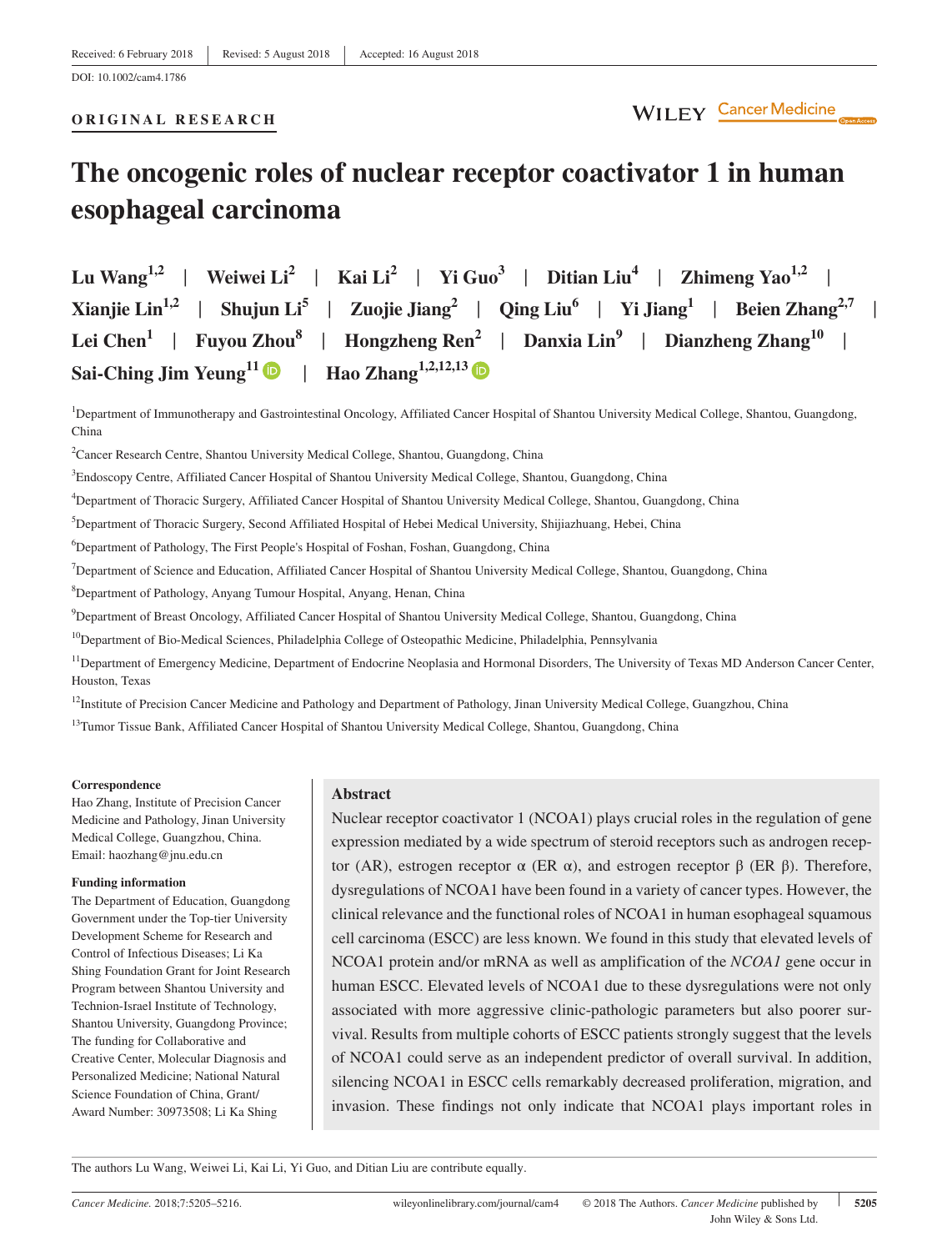Technology; Shantou University human ESCC but the levels of NCOA1 also could serve as a potential prognostic biomarker of ESCC and targeting NCOA1 could be an efficacious strategy in ESCC treatment.

**KEYWORDS**

coregulator, esophageal carcinoma, invasiveness, migration, proliferation, sex steroid receptor signaling, SRC‐1

## **1** | **INTRODUCTION**

Signaling pathways involved in the sex steroid receptors play important roles not only in cancers typically responsive to sex hormones (ie, breast and prostate cancers) but also those classically considered as non‐ hormone responsive such as lung, liver, kidney, skin, and gastrointestinal cancers.<sup>1-3</sup> Functionally, sex steroid receptors such as estrogen receptor (ER) and androgen receptor (AR) serve as transcription factors by recruiting multiple coactivators.<sup>4,5</sup> By collaborating with transcription factors, coactivators play crucial roles in chromatin remodeling and regulation of gene expression.<sup>6-12</sup> Nuclear receptor coactivator 1 (NCOA1, also known as SRC‐1) is the founding member of the nuclear receptor coactivator family.<sup>2,13</sup> In addition to serving as a coactivator of  $AR^{14,15}$  and ER,<sup>16,17</sup> NCOA1 is also involved in transcriptional regulation of genes by interacting with other transcriptional factors. It has been reported that dysregulation of NCOA1 is involved in the initiation and progression of different cancers.18-21 NCOA1 overexpression is associated with lymph node metastasis and enhances cell proliferation in prostate cancer.<sup>14</sup> The levels of NCOA1 also correlate with malignancy, recurrence, and therapeutic resistance. $22-24$  For example, elevated levels of NCOA1 can enhance breast cancer cell proliferation<sup>25,26</sup> and metastasis.<sup>16,27,28</sup> By enhancing Wnt/ $\beta$ -catenin signaling, NCOA1 is capable of promoting hepatocellular carcinoma progression.<sup>2</sup>

Esophageal squamous cell carcinoma (ESCC) is the third most common malignancy of the digestive tract and the fifth leading cause of cancer‐related death worldwide.<sup>29-36</sup> The prognosis of ESCC remains to be poor with 5-year survival rate  $\langle 20\% \cdot 37-41 \rangle$  In this study, we found that NCOA1 is highly enriched in human ESCC, and the levels of NCOA1 are clinically important in ESCC progression and patient prognosis. Functional studies demonstrated that NCOA1 is capable of promoting ESCC cell growth and progression. Multiple lines of evidence derived from the current study underscore the potential for NCOA1 to be developed as a biomarker of ESCC and a molecular target of treatment.

# **2** | **MATERIALS AND METHODS**

### **2.1** | **Population**

Totally, 80 paraffin‐embedded tissue samples from human primary ESCC and their paired adjacent normal tissues were collected in the Affiliated Tumor Hospital of Shantou University Medical College from 2010 to 2011. All ESCC patients were clinically diagnosed and confirmed histologically. No subjects underwent adjuvant or chemotherapy or radiation treatment prior to surgery. The study protocol was reviewed and approved by the Ethics Committee of Shantou University Medical College.

# **2.2** | **Tissue microarray array (TMA) and immunohistochemistry (IHC)**

Paraffin blocks with tumor tissues were identified by hematoxylin and eosin (H&E), and areas with respective histopathological features were marked on the block. The cylindrical tumor cores were punched and transferred to the recipient block using a 2.0‐mm diameter precision punch. Blocks of the tissue microarray (TMA) were cut into 4‐μm sections and processed for IHC as described previously.<sup>42-45</sup> TMA slides were incubated with anti-NCOA1 antibody (sc‐8995, Santa Cruz) at room temperature for 1 hour followed by incubation with the HRP‐conjugated secondary antibody at room temperature for 30 minutes. Immunostaining was visualized by 3, 3′‐diaminobenzidine (DAB), and the cell nuclei were counterstained by hematoxylin. Immunostaining intensities were semi‐quantitatively graded by the percentage of positive cells. Each staining was evaluated by two independent investigators who were unaware of the clinical and pathological information. Receiver operating characteristic (ROC) curve analysis was performed to assess cutoff score for overexpression of NCOA1.

## **2.3** | **Bioinformatics analysis**

The ESCC dataset (GSE63941) from Gene Expression Omnibus (GEO; [https://www.ncbi.nlm.nih.gov/geo/\)](https://www.ncbi.nlm.nih.gov/geo/) was used to estimate the mRNA levels of NCOA1 in ESCC cell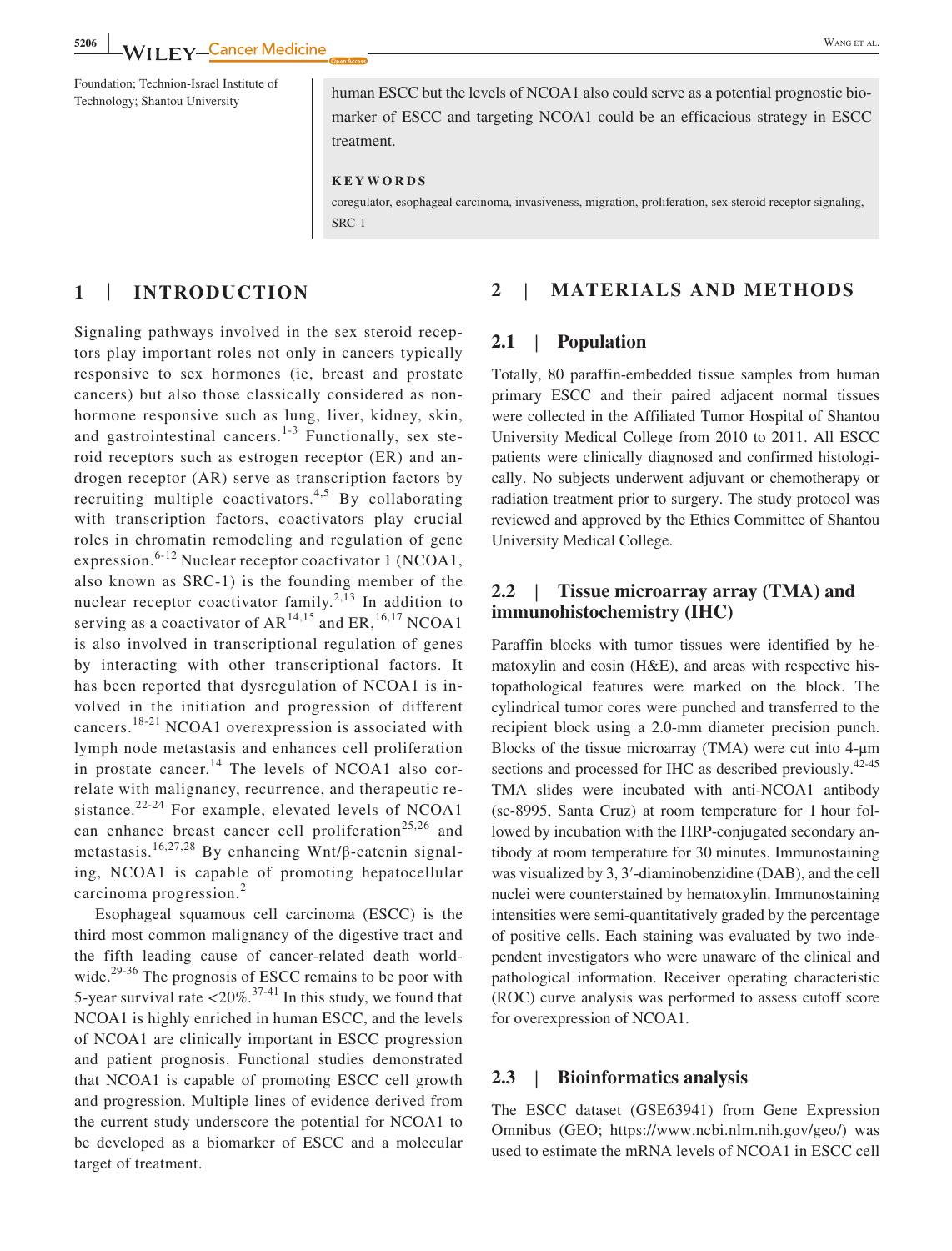lines. A dataset (titled "Hu Esophagus 2 statistics") from the Oncomine database (<https://www.oncomine.org/>/) was used to analyze the copy numbers of NCOA1 in ESCC tissues. A TCGA dataset named *Esophageal Carcinoma* (TCGA, Provisional), which includes esophageal adenocarcinoma (EA) and ESCC patients, was obtained from the cBioPortal [\(https://www.cbioportal.org/](https://www.cbioportal.org/)). The expression profiles of ESCC specimens  $(n = 95)$  were extracted and used to access the NCOA1 expression.

# **2.4** | **Cells and cell culture**

The ESCC cell lines including KYSE510 (obtained from the tumor cell bank of the Chinese Academy of Medical Science), HKESC‐1, and HKESC‐2 (kindly provided by Dr SW Tsao, the University of Hong Kong) were cultured in RPMI-1640 Medium (Invitrogen, Carlsbad, CA).<sup>32</sup> TE-1 and TE-12 cells (kindly provided by Dr SW Tsao, the University of Hong Kong) were grown in Dulbecco's modified Eagle's medium (Invitrogen) supplemented with 10% fetal bovine serum (FBS; HyClone, Logan, UT). $32$  The immortalized esophageal cell lines (NE2, kindly provided by Dr SW Tsao, the University of Hong Kong) were maintained in medium of 1:1 mixture of DK‐SFM: Epi‐Life serum‐free medium (Invitrogen).<sup>32</sup> All cells were maintained in monolayer at  $37^{\circ}$ C in humidified air with 5% CO<sub>2</sub>.

# **2.5** | **Generation of stable cell lines**

KYSE510 cells were transfected with plasmid expressing shRNA targeting NCOA1 (shNCOA1 #1 and shNCOA1 #2) or shControl vector (shCtrl) using lipofectamine 3000 (Life Technologies, Carlsbad, MD, USA) according to the manufacturer's instructions. Stable cells were selected by culturing the cells in the medial with puromycin for 2 weeks. The sequences of shNCOA1 #1 and shNCOA1 #2 are CCTCAGGGCAGAGAACCATCT and CACGACGAAATAGCCATAC, respectively.

# **2.6** | **Western blotting**

Whole cell lysates were prepared by lysing the cells in lysis buffer, and cell lysates with equal amount of proteins were separated on 10% SDS‐PAGE and transferred to PVDF membranes. The membranes were then incubated with primary antibodies at 4°C overnight. The primary antibodies used in this study were anti‐NCOA1 (sc‐8995; Santa Cruz, CA, USA) and anti‐Tubulin (sc‐9104; Santa Cruz). Membranes were then probed with secondary antibodies for 1 hour at room temperature. Blotted proteins were visualized by incubating in SuperSignal West Pico Chemiluminescent Substrate (Thermo Scientific) followed by exposure to X‐ray film (Eastman Kodak, Rochester, NY, USA).

# **2.7** | **Cell proliferation assay**

Real-time cell analysis (RTCA) was performed to estimate cell proliferation using the xCELLigence DP device (ACEA Biosciences) as described in the supplier's instructions. In brief, two thousand cells were seeded in E‐plates, and the plates were locked into the RTCA DP device supplied with humidified air with  $5\%$  CO<sub>2</sub> at 37°C. The proliferative ability was monitored by the xCELLigence RTCA Analyzer (Roche Applied Science, Mannheim, Germany).

# **2.8** | **Quantitative real‐time PCR**

Total RNA was extracted from cells using TRIzol (Invitrogen) according to the manufacturer's instruction and 2 μg RNA was reversely transcribed using High Capacity cDNA Reverse Transcription Kit (Applied Biosystems, Foster City, CA, USA). The cDNA was used as template for quantitative real‐time PCR with the following primers for NCOA1: 5′‐GAATCCTTGGGACCTCTT‐3′ (forward) and 5′‐TGGCTATTTCGTCGTGTT‐3′ (reverse) and for β‐actin 5′‐GAACCCCAAGGCCAACCGCGAGA‐3′ (forward) and 5′‐TGACCCCGTCACCGGAGTCCATC‐3′ (reverse).

## **2.9** | **Cell migration and invasion assay**

Cell migration and invasion assays were conducted using the xCELLigence RTCA Analyzer (Roche Applied Science, Mannheim, Germany). Briefly, 150 μL of RPMI‐1640 supplemented with 10% FBS was added to the lower chamber in the CIM‐16 plate (16‐well, 8‐μm pore filter) and  $3 \times 10^4$  cells in 100 µL of serum-free RPMI1640 were added to the upper chamber coated with or without Matrigel (BD Biosciences, Bedford, MA, USA). Cell index values that represented relative changes in electrical impedance on the underside of the 8‐μm pore membrane were taken at a 3‐hours interval.

#### **2.10** | **Gene set enrichment analysis**

Microarray data (accession no. GSE23400) were obtained from the Gene Expression Omnibus of NCBI [\(https://](https://www.ncbi.nlm.nih.gov/geo/) [www.ncbi.nlm.nih.gov/geo/](https://www.ncbi.nlm.nih.gov/geo/)) and subjected to Gene set enrichment analysis (GSEA) using GSEA software (version 2.0.13; [https://www.broadinstitue.org/gsea/index.](https://www.broadinstitue.org/gsea/index.jsp) [jsp](https://www.broadinstitue.org/gsea/index.jsp)).42,44

### **2.11** | **Statistical analysis**

SPSS 13.0 (SPSS Inc, Chicago, IL) was used to analyze the data. The correlation between the expression of NCOA1 and clinic‐pathological features of ESCC patients was examined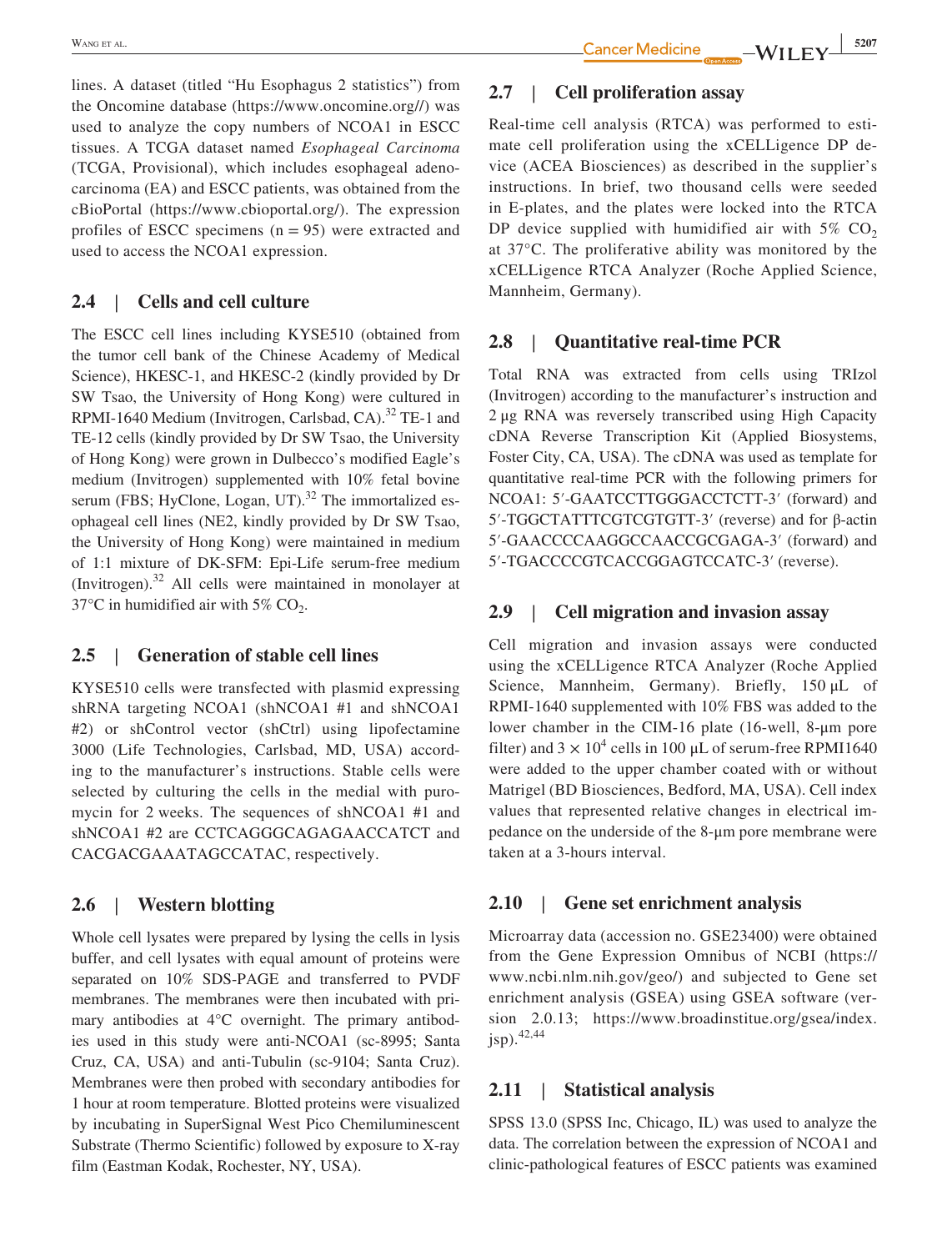**5208 WILEY-Cancer Medicine CONSERVING ET AL.** 

by chi‐square test. Student's (or paired) *t* test was conducted for comparisons between two groups. All data were expressed as mean  $\pm$  SD. A *P*-value <0.05 is considered statistically significant.

### **3** | **RESULTS**

# **3.1** | **Overexpression of NCOA1 in human ESCC**

Given the fact that dysregulation of NCOA1 was found in multiple types of cancers, we were interested in knowing if this coactivator plays any role in ESCC. To do so, we first examined both the mRNA levels and the copy numbers of *NCOA1* in human ESCC. Analysis of the Oncomine database<sup>46</sup> found that the copy number of *NCOA1* in human ESCC specimens ( $n = 30$ ) is higher than that in blood samples ( $n = 12$ ;  $P < 0.001$ , Figure 1A) suggesting a potential gene amplification of *NCOA1* in ESCC. In line with this finding, we found that 15 of 22 ESCC cell lines in a published dataset (GSE63941)

with higher levels of *NCOA1* mRNA than that of fibroblast from normal esophageal tissue (Figure 1B). Immunoblotting assays showed that compared to that in the NE2, an immortalized esophageal epithelial cell line, all 5 examined ESCC cell lines showed elevated protein levels of NCOA1 (Figure 1C). Next, we conducted a tissue microarray (TMA) to compare the NCOA1 protein levels in ESCC specimens with their adjacent non‐tumor tissues (ANT) from 80 ESCC patients. The immunohistochemical staining results showed that the NCOA1 levels are significantly higher in the ESCC tissues than that of the paired ANT  $(P < 0.01$ , Figure 2). These results altogether suggest that higher NCOA1 is associated with human ESCC.

# **3.2** | **The levels of NCOA1 in ESCC progression and patient overall survival**

To determine the clinical importance of elevated levels of NCOA1 in human ESCC, we first compared NCOA1 expression with the other clinicopathological parameters in the abovementioned cohort of 80 ESCC patients and found that



**FIGURE 1** NCOA1 is upregulated in human ESCC cells. A, Comparison of the gene copy numbers of NCOA1 in ESCC with that in the blood in Oncomine database. B, The mRNA levels of *NCOA1* in ESCC cell lines (filled bars) and normal esophageal cells (open bars) were obtained from the ESCC dataset GEO, GSE63941. C, The protein levels of NCOA1 in a panel of ESCC cell lines estimated by a Western blot with tubulin as an internal control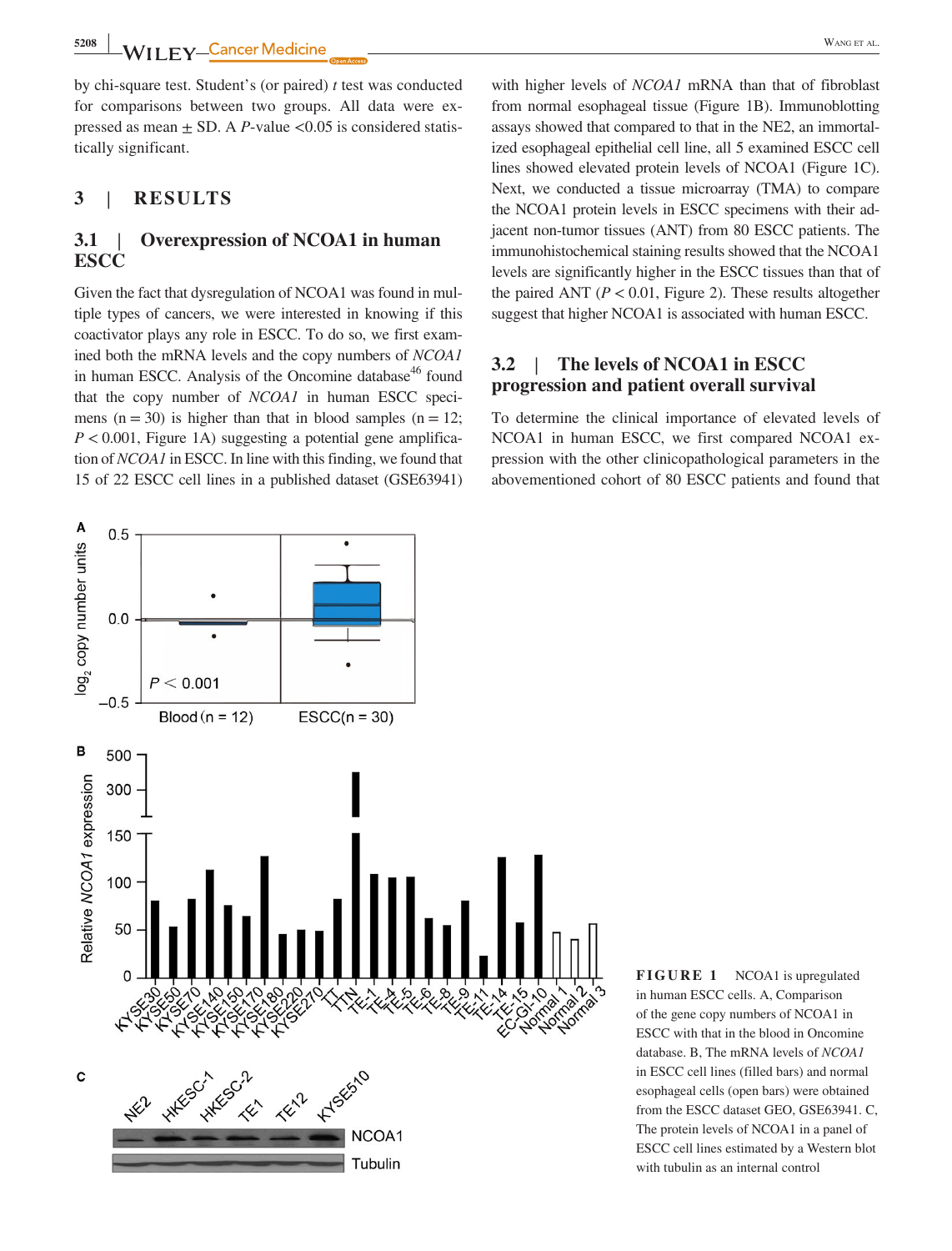

**FIGURE 2** NCOA1 is overexpressed in human ESCC tissues. Representative immunohistochemistry images of NCOA1 (brown) in ESCC sections  $(n = 80)$  and their paired adjacent non-tumor tissues (ANT). Nuclei were counterstained with hematoxylin (blue; Left panels). The immunohistochemistry score of NCOA1 in ESCC (filled bar) and their paired adjacent non-tumor tissues (ANT; open bar) tissues were plotted (right panel). \*\**P* < 0.01 by Student's *t* test

the NCOA1 level was not relevant to any clinical‐pathological parameters except the tumor size  $(P = 0.030,$  Table 1). Analysis of the TCGA dataset did not reveal any correlation between the clinicopathological parameters and *NCOA1* expression either (Table 2). Then, we validated a reasonable cutoff score for *NCOA1* overexpression by performing a receiver operating characteristic (ROC) curve analysis (Figure

3A). Minimum threshold score for overexpression was set at 6 (Immunochemistry score), which was closest to the point with both maximum sensitivity and specificity. The cases with scores ≤6 were defined as a low expression of *NCOA1*, whereas those with scores >6 were defined as overexpression of *NCOA1*. Based on these criteria, Kaplan‐Meier analysis found that ESCC patients with overexpression of *NCOA1*

 $\Omega$ 

| Variables     | No. of patients | NCOA1 level     |                  | $P$ -value |
|---------------|-----------------|-----------------|------------------|------------|
|               |                 | Low, no. $(\%)$ | High, no. $(\%)$ |            |
| Total samples | 80              | 38 (47.5)       | 42(52.5)         |            |
| Age (years)   |                 |                 |                  |            |
| $\leq 60$     | 41              | 19(46.3)        | 22(53.7)         | 0.832      |
| $>60$         | 39              | 19(48.7)        | 20(51.3)         |            |
| Gender        |                 |                 |                  |            |
| Female        | 19              | 10(52.6)        | 9(47.4)          | 0.796      |
| Male          | 61              | 28 (45.9)       | 33(54.1)         |            |
| Tumor depth   |                 |                 |                  |            |
| T1/T2         | 13              | 6(46.2)         | 7(53.8)          | 0.519      |
| <b>T3/T4</b>  | 67              | 32(47.8)        | 35(52.2)         |            |
| Tumor size    |                 |                 |                  |            |
| $<$ 5         | 49              | 21(42.9)        | 28(57.1)         | 0.030      |
| $\geq 5$      | 31              | 6(19.4)         | 25(80.6)         |            |
| Stage         |                 |                 |                  |            |
| I/II          | 22              | 11(50.0)        | 11(50.0)         | 0.203      |
| <b>III/IV</b> | 58              | 27(46.6)        | 31(53.4)         |            |
| pN status     |                 |                 |                  |            |
| $N1-N3$       | 45              | 20(44.4)        | 25(55.6)         | 0.535      |
| ${\rm N0}$    | 35              | 18(51.4)        | 17(48.6)         |            |

**TABLE 1** The clinicopathological characteristics related to NCOA1 expression in specimens of 80 ESCC patients

High in this analysis is based on a NCOA1 level >6; the remaining individuals were classified as low.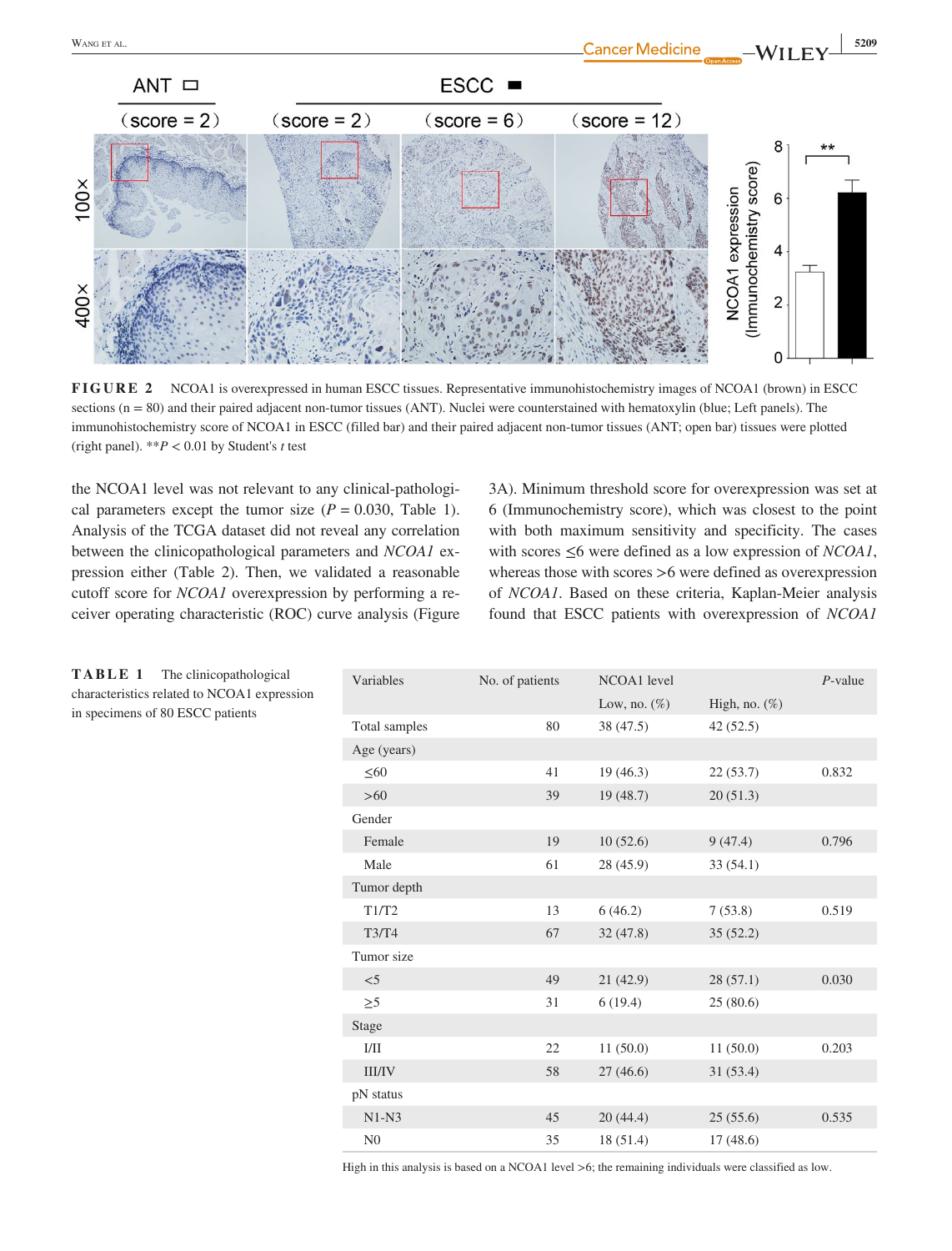**5210** WILEY-Cancer Medicine **CONSERVING ET AL.** 

| Variables          | No. of patients | NCOA1 level     |                  | $P$ -value |
|--------------------|-----------------|-----------------|------------------|------------|
|                    |                 | Low, no. $(\%)$ | High, no. $(\%)$ |            |
| Total samples      | 95              | 29(30.5)        | 66 (69.5)        |            |
| Age (years)        |                 |                 |                  |            |
| $\leq 60$          | 70              | 20(28.6)        | 50(71.4)         | 0.644      |
| $>60$              | 25              | 9(36.0)         | 16(64.0)         |            |
| Gender             |                 |                 |                  |            |
| Female             | 14              | 1(7.1)          | 13 (92.9)        | 0.057      |
| Male               | 81              | 28 (34.6)       | 53 (65.4)        |            |
| Distant metastasis |                 |                 |                  |            |
| M <sub>0</sub>     | 51              | 28 (54.9)       | 23(45.1)         | 1.000      |
| M1                 | 44              | 1(2.3)          | 43 (97.7)        |            |
| Tumor depth        |                 |                 |                  |            |
| T1/T2              | 41              | 10(24.4)        | 31(75.6)         | 0.371      |
| T3/T4              | 54              | 19(35.2)        | 35(64.8)         |            |
| Stage              |                 |                 |                  |            |
| 1/11               | 65              | 17(26.2)        | 48 (73.8)        | 0.236      |
| III/IV             | 30              | 12(40.0)        | 18(60.0)         |            |
| Differentiation    |                 |                 |                  |            |
| Poor               | 26              | 5(19.2)         | 21(80.8)         | 0.211      |
| Moderate-Well      | 69              | 24 (34.8)       | 45(65.2)         |            |
| Alcohol use        |                 |                 |                  |            |
| Yes                | 69              | 20(29.0)        | 49 (71.0)        | 1.000      |
| N <sub>o</sub>     | 26              | 9(34.6)         | 17(65.4)         |            |
| pN status          |                 |                 |                  |            |
| $N1-N3$            | 40              | 14(35)          | 26(65)           | 0.368      |
| N <sub>0</sub>     | 55              | 15(27.3)        | 40(72.7)         |            |

**TABLE 2** The clinicopathological characteristics related to NCOA1 expression in 95 ESCC primary specimens from TCGA dataset

High in this analysis is based on a *NCOA1* level >1463.4; the remaining individuals were classified as low.



**FIGURE 3** NCOA1 overexpression and poor clinical outcomes of ESCC. A, ROC curve analysis was performed to identify the optimal cutoff value for the overexpression of NCOA1. The sensitivity and specificity of each cutoff point for NCOA1 were calculated, and the results were plotted as a ROC curve. IHC stained samples were grouped into high NCOA1 expression (n = 42) and low NCOA1 expression (n = 38) by ROC analysis. B, Kaplan‐Meier curves showed the overall survival of 80 ESCC patients with high and low protein levels of NCOA1. C, The relationship between overall survival and mRNA levels of *NCOA1* in a cohort of 95 ESCC patients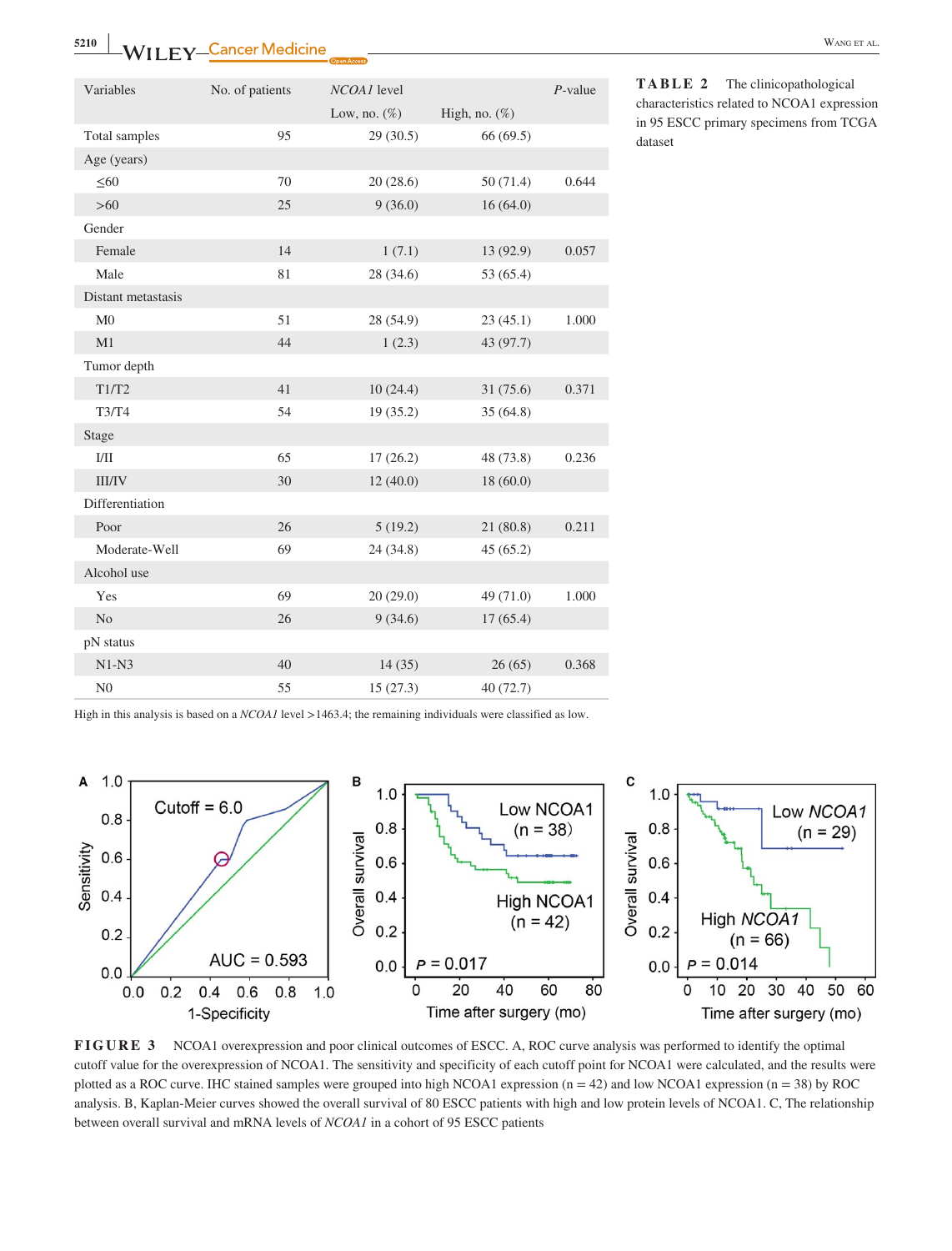| <b>TABLE 3</b> Univariate and multivariate |  |
|--------------------------------------------|--|
| Cox proportional hazards model showing     |  |
| variables that affect overall survival in  |  |
| ESCC patients $(n = 80)$                   |  |

|                       | Univariate analysis   |         | <b>Multivariate analysis</b> |         |
|-----------------------|-----------------------|---------|------------------------------|---------|
| <b>Variables</b>      | <b>HR (95% CI)</b>    | P-value | <b>HR (95% CI)</b>           | P-value |
| Age                   |                       |         |                              |         |
| $\leq 60$ vs $> 60$   | 1.793 (0.892-3.606)   | 0.101   | 2.260 (0.982-5.202)          | 0.055   |
| Gender                |                       |         |                              |         |
| Male vs Female        | 1.106 (0.496-2.463)   | 0.806   | $1.715(0.716-4.107)$         | 0.226   |
| pTNM stage            |                       |         |                              |         |
| <b>III-IV</b> vs I-II | 2.391 (1.119-5.106)   | 0.024   | 2.952 (0.788-11.052)         | 0.108   |
| NCOA1 expression      |                       |         |                              |         |
| High vs Low           | $2.27(1.128 - 4.570)$ | 0.022   | 2.386 (1.049-5.426)          | 0.038   |
| pN status             |                       |         |                              |         |
| $N1-N3$ vs $N0$       | 2.164 (1.000-4.682)   | 0.050   | $1.300(0.502 - 3.371)$       | 0.589   |
| Tumor depth           |                       |         |                              |         |
| $T1/T2$ vs $T3/T4$    | 2.572 (0.783-8.447)   | 0.119   | $1.070(0.277 - 4.127)$       | 0.922   |
| Tumor size            |                       |         |                              |         |
| $5$ vs $\geq$ 5       | $1.835(0.911-3.695)$  | 0.089   | 2.017 (0.794-5.124)          | 0.140   |

**TABLE 4** Univariate and multivariate Cox proportional hazards model showing variables that affect overall survival in ESCC patients from TCGA dataset  $(n = 95)$ 

|                         | Univariate analysis    |         | <b>Multivariate analysis</b> |         |
|-------------------------|------------------------|---------|------------------------------|---------|
| <b>Variables</b>        | <b>HR (95% CI)</b>     | P-value | <b>HR (95% CI)</b>           | P-value |
| Age                     |                        |         |                              |         |
| $560 \text{ vs } > 60$  | 1.710 (0.806-3.629)    | 0.162   | $2.018(0.883 - 4.611)$       | 0.096   |
| Gender                  |                        |         |                              |         |
| Male vs Female          | 5.266 (1.221-22.713)   | 0.026   | 7.807 (0.973-62.650)         | 0.053   |
| Differentiation         |                        |         |                              |         |
| Poor-Moderate vs Well   | $1.168(0.534 - 2.555)$ | 0.698   | $0.896(0.336-2.390)$         | 0.826   |
| pT status               |                        |         |                              |         |
| T3-T4 vs T1-T2          | $1.279(0.615 - 2.662)$ | 0.510   | 1.274 (0.406-3.999)          | 0.678   |
| pN status               |                        |         |                              |         |
| $N1-N3$ vs $N0$         | $2.015(0.975-4.164)$   | 0.058   | $1.132(0.343 - 3.730)$       | 0.839   |
| Distant metastasis      |                        |         |                              |         |
| $M1$ vs $M0$            | 2.177 (0.649-7.298)    | 0.208   | 2.399 (0.572-10.059)         | 0.232   |
| pTNM stage              |                        |         |                              |         |
| III-IV vs I-II          | 2.391 (1.161-4.922)    | 0.018   | 2.337 (0.591-9.239)          | 0.226   |
| Alcohol use             |                        |         |                              |         |
| Yes vs No               | 2.008 (0.698-5.780)    | 0.196   | 2.357 (0.769-7.223)          | 0.134   |
| <i>NCOA1</i> expression |                        |         |                              |         |
| High vs Low             | $1.601(0.692 - 3.705)$ | 0.272   | 2.936 (1.140-7.563)          | 0.026   |
|                         |                        |         |                              |         |

have poor overall survival; the median survival time for ESCC patients with high *NCOA1* was 16.0 months compared to 41.0 months for those with low *NCOA1* expression (*P* = 0.017, log‐rank test, Figure 3B). We further validated our findings in an ESCC-related dataset ( $n = 95$ ) from TCGA. To validate a reasonable cutoff score for *NCOA1* overexpression, a receiver operating characteristic (ROC) curve analysis was performed, and the cutoff score for *NCOA1* overexpression was set at 1463.4 (mRNA expression value), which was closest to the point with both maximum sensitivity and specificity. The cases with scores ≤1463.4 were defined as a low *NCOA1*, whereas those with scores >1463.4 were defined as overexpression of *NCOA1* (Figure S1). Figure 3C showed that ESCC patients with high *NCOA1* expression are closely associated with poorer overall survival ( $P = 0.014$ , log-rank test). In addition, Multivariate Cox regression analysis of the 80 patient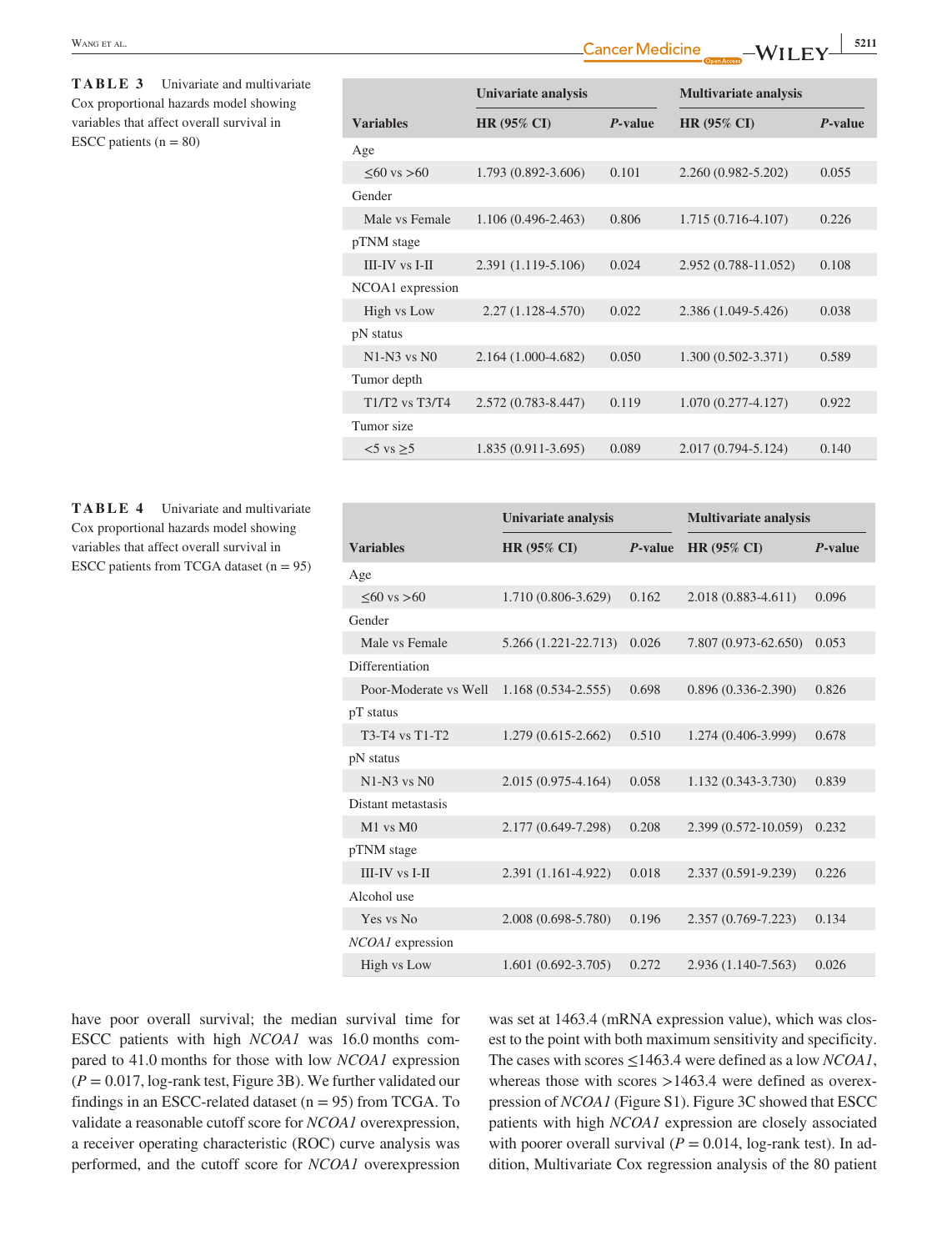

**FIGURE 4** NCOA1 in ESCC cell metastasis. A, In vitro xCELLigence growth assay of KYSE510 cells transfected with shNCOA1 #2 or shCtrl (Left panel) and cell index values at the end of the experiments (Right panel). The migration (B) and invasion (C) of KYSE510 cells transfected with shNCOA1 #2 or shCtrl were determined using the xCELLigence system and cell index values at the end of the experiments (Right panel). The cell index values represent the relative change measured by electrical impedance. Representative data from three independent experiments are shown in (A, B, and C). Data are means  $\pm$  SD,  $^{*}P$  < 0.05, \*\**P* < 0.01 by Student's *t* test

cohort (Table 3) and the TCGA dataset (Table 4) showed that *NCOA1* expression is an independent predictor of prognosis for ESCC patients with a hazard ratio (HR) of 2.386 (95% confidence interval  $\text{[CI]} = 1.049 - 5.426$ ,  $P = 0.038$ ) and 2.936  $(CI = 1.140 - 7.536, P = 0.026)$ , respectively. These data indicate that the levels of NCOA1 in human ESCC are closely associated with patient outcome.

# **3.3** | **The effect of NCOA1 on growth, migration, and invasion of ESCC Cells**

To dissect the underlying molecular mechanisms of elevated levels of NCOA1‐mediated cellular behaviors, we knocked down NCOA1 by shRNA technique and analyzed the effect on cell proliferation, migration, and invasion. Since KYSE510 has the highest NCOA1 expression among all the ESCC cells analyzed (Figure 1C), we decided to conduct these experiments in this specific cell line. First, we estimated the knockdown efficiencies of two shRNAs (shNCOA1 #1 and shNCOA1 #2) and found that

both shRNAs knocked down NCOA1 efficiently although shRNA2 appears to be a bit better than shRNA1 (Figure S2). We then transfected KYSE510 cells with shRNA2 and conducted different assays using the xCELLigence system. Figure 4A showed that compared to the control knocking down NCOA1 significantly inhibited proliferation of KYSE510 cells ( $P < 0.05$ ). In addition, Figure 4B,C showed that knockdown NCOA1 in KYSE510 cell significantly decreased cell migration and invasion  $(P < 0.05)$ . These data altogether indicate that NCOA1 plays essential roles in ESCC cell growth, migration, and invasion. These observations are in line with the fact that elevated levels of NCOA1 in ESCC were accompanied by aggressive progression and poor patient outcomes.

# **3.4** | **The oncogenic role of NCOA1 in ESCC through multiple signaling pathways**

Since NCOA1 has been reported to be involved in multiple signaling pathways in a wide spectrum of cancer types, we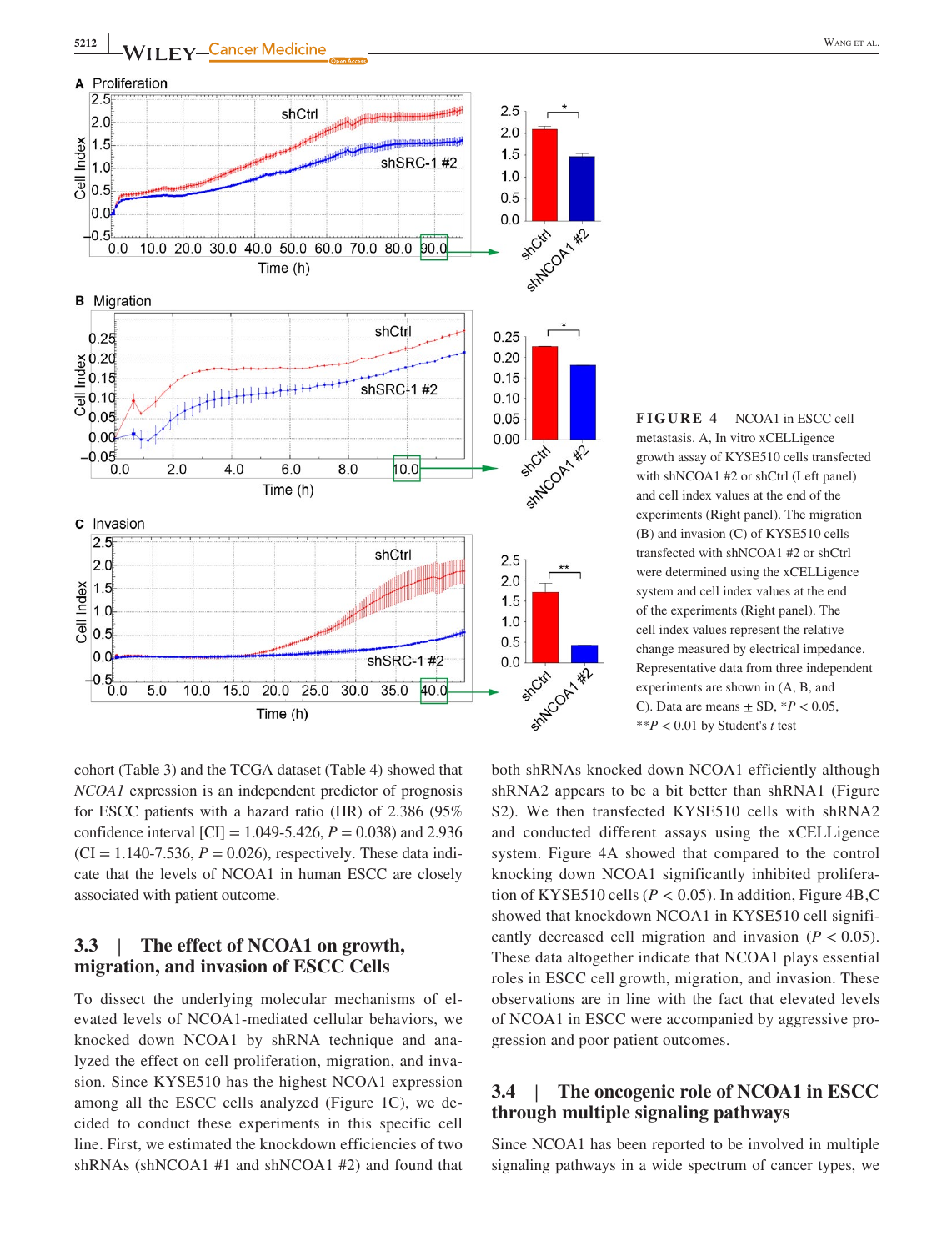decided to conduct a gene set enrichment analysis (GSEA) of the published human ESCC expression profile (GSE23400). The results from this analysis suggest that in ESCC cells both VEGF and MEK pathways are robustly positively correlated with NCOA1 (Figure 5). Whether the effect of NCOA1 on ESCC cell growth, migration, and invasion are through either or both VEGF and MEK pathways need to be further investigated.

# **4** | **DISCUSSION**

Despite the fact that dysregulation of NCOA1 has been documented in multiple types of human cancers,  $2.27,47-50$  the clinical importance of NCOA1 in tumor progression and clinical outcome of human ESCC were unappreciated. By analyzing multiple ESCC patient cohorts, we defined the heretofore undocumented associations between NCOA1, malignant properties, and poor survival of human ESCC and identified NCOA1 overexpression as an independent predictive factor for ESCC patient prognosis. In addition, we have shown that NCOA1 plays essential roles in growth, migration, and invasion of ESCC cells. These findings underscore the rationale for using NCOA1 as a biomarker and potential molecular target for potential treatment.

NCOA1 overexpression has been demonstrated in multiple cancers. $47,51-55$  The elevated levels of NCOA1 mRNA

 **|** Wang et al. **<sup>5213</sup>**

and increased gene copy number of NCOA1 found in this research suggest that both gene amplification and increased transcription could be part of the underlying mechanisms of NCOA1 overexpression in human ESCC. In addition, Cox analysis showed that the protein levels of NCOA1 are inversely proportional to ESCC patient survival. This suggests that NCOA1 could also serve as a potential biomarker for ESCC prognosis. All these findings are consistent with the report that patients with NCOA1 overexpression along with low expression of miR‐105‐1 were closely associated with both poor overall survival and progression‐free survival in hepatocellular cancer.<sup>56</sup>

Although NCOA1 is the founding member of the p160 family, its functional roles in oncogenesis and progression are not as well‐established as that of SRC‐3, another member of the family with well‐defined oncogenic activity. It has been reported that NCOA1 can promote proliferation of both breast cancer<sup>26</sup> and hepatocellular cancer cells.<sup>56</sup> But results from mice with NCOA1 deletion suggest that NCOA1 is capable of promoting breast cancer metastasis without affecting primary tumor growth, and mechanistically proposed as through NCOA1 mediated crosstalk between tumor cells and their microenvironment.<sup>16</sup> We demonstrated that NCOA1 plays essential roles in ESCC cell growth, migration, and metastasis suggesting that NCOA1 is important in each of these processes in ESCC cells. These ambiguous results suggest that NCOA1's diverse and distinct functions are likely cancer‐type specific.



**FIGURE 5** NCOA1 expression is positively correlated with both the VEGF and MEK pathways in ESCC. NCOA1 is positively associated with oncogenic pathways. Gene set enrichment analyses showed positive correlations between NCOA1 expression and a VEGF gene signature (VEGF\_A\_UP.V1\_UP\_137) and a MEK gene signature (MEK\_UP.V1\_UP\_194) in a published cohort of ESCC patients (GSE23400)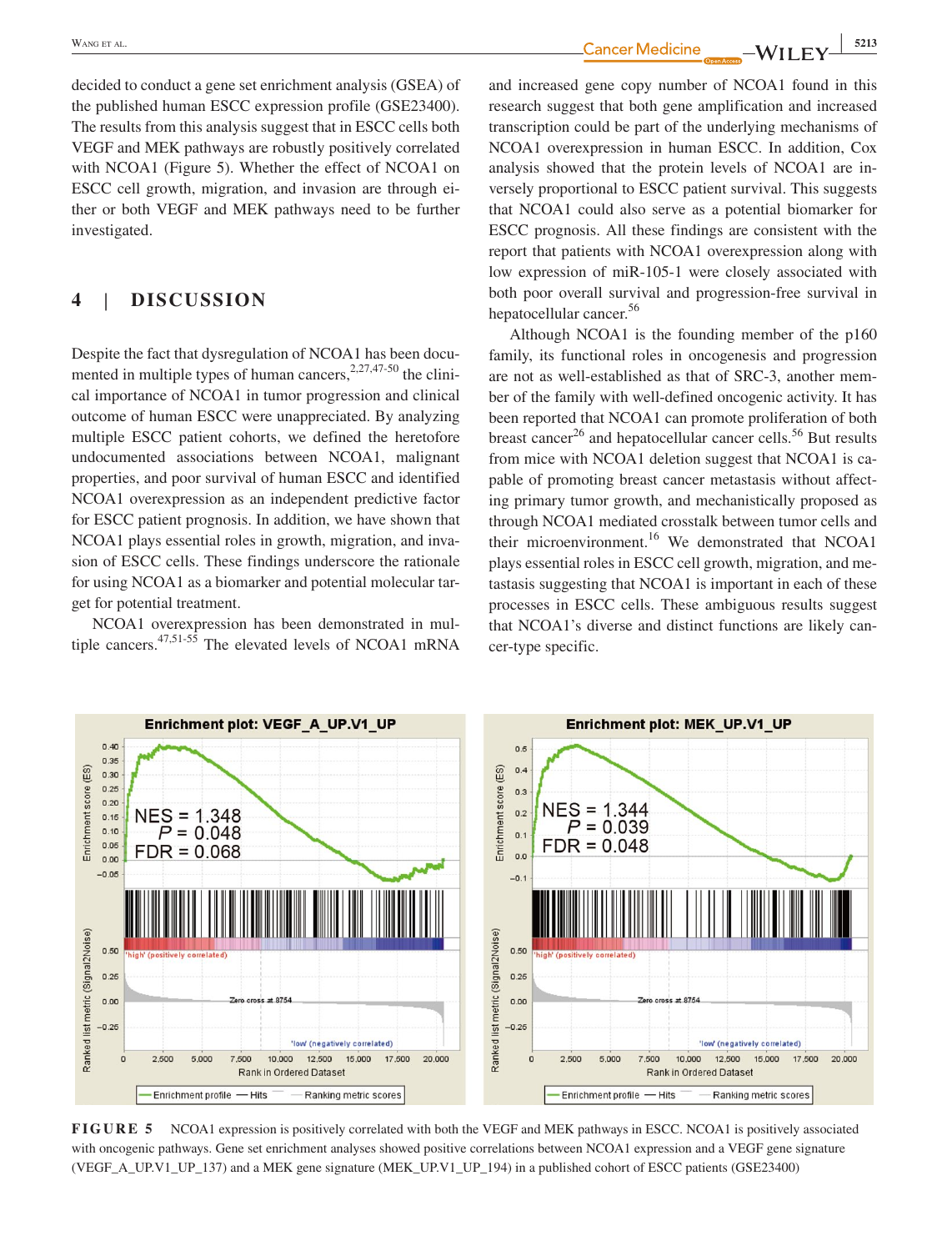**5214 WILEY**—Cancer Medicine WANGER ALL WANGER ALL WANGER ALL WANGER ALL WANGER ALL WANGER ALL WANGER ALL WANGER ALL THE SET OF THE SET OF THE SET OF THE SET OF THE SET OF THE SET OF THE SET OF THE SET OF THE SET OF THE SE

Given the marked gender disparity in incidence and clinical outcomes of human ESCC, one intriguing question is how sex steroid signaling pathways are involved in the regulation of ESCC oncogenesis and progression.<sup>42,57</sup> We and others have previously shown that AR and ERβ signaling pathways play important roles in tumorigenesis and progression of esophageal carcinoma. Coactivators such as NCOA1 are considered as master modulators in the coordination of nuclear receptor transcription and subsequent sex steroid‐mediated signaling pathways. Based on the fact that NCOA1 is overexpressed in both patient samples and ESCC cancer cell lines, further study to better understand the interplay between NCOA1 and sex steroid receptors (ie, AR and ER) in ESCC is warranted.

In summary, we found that NCOA1 overexpression is a common phenomenon in both ESCC patients and ESCC cell lines. Overexpressed NCOA1 plays essential roles in each of the ESCC progression processes including proliferation, migration, and invasion. Therefore, the levels of NCOA1 could be used as a potential prognostic biomarker and targeting NCOA1 could be a strategy in the development of therapies for ESCC treatment.

#### **ACKNOWLEDGMENTS**

This work was supported by the following funding agencies: National Natural Science Foundation of China (81572876, 81773087, 81071736 and 30973508); The funding for Collaborative and Creative Center, Molecular Diagnosis and Personalized Medicine; Li Ka Shing Foundation Grant for Joint Research Program between Shantou University and Technion‐Israel Institute of Technology, Shantou University, Guangdong Province; The Department of Education, Guangdong Government under the Top‐tier University Development Scheme for Research and Control of Infectious Diseases.

#### **CONFLICTS OF INTEREST**

The authors declare no conflict of interest.

#### **ORCID**

*Sai-Ching Jim Yeung* **■** [http://orcid.](http://orcid.org/0000-0001-5170-0822) [org/0000-0001-5170-0822](http://orcid.org/0000-0001-5170-0822) *Hao Zhang* <http://orcid.org/0000-0002-2860-5912>

#### **REFERENCES**

1. de Blacam C, Byrne C, Hughes E, et al. HOXC11‐SRC‐1 regulation of S100beta in cutaneous melanoma: new targets for the kinase inhibitor dasatinib. *Br J Cancer*. 2011;105:118‐123.

- 2. Tong Z, Li M, Wang W, et al. Steroid receptor coactivator 1 promotes human hepatocellular carcinoma progression by enhancing Wnt/beta‐catenin signaling. *J Biol Chem*. 2015;290:18596‐18608.
- 3. Meerson A, Yehuda H. Leptin and insulin up‐regulate miR‐4443 to suppress NCOA1 and TRAF4, and decrease the invasiveness of human colon cancer cells. *BMC Cancer*. 2016;16:882.
- 4. Yi P, Wang Z, Feng Q, et al. Structural and functional impacts of ER coactivator sequential recruitment. *Mol Cell*. 2017;67:733– 743 e4.
- 5. Garcia‐Becerra R, Borja‐Cacho E, Cooney AJ, et al. Synthetic 19‐nortestosterone derivatives as estrogen receptor alpha subtype‐selective ligands induce similar receptor conformational changes and steroid receptor coactivator recruitment than natural estrogens. *J Steroid Biochem Mol Biol*. 2006;99:108‐114.
- 6. Lonard DM, O'Malley BW. Molecular pathways: targeting steroid receptor coactivators in cancer. *Clin Cancer Res*. 2016;22:5403‐5407.
- 7. Yuan Y, Xu J. Loss‐of‐function deletion of the steroid receptor coactivator‐1 gene in mice reduces estrogen effect on the vascular injury response. *Arterioscler Thromb Vasc Biol*. 2007;27:1521‐1527.
- 8. Dong H, Guo H, Xie L, et al. The metastasis‐associated gene MTA3, a component of the Mi‐2/NuRD transcriptional repression complex, predicts prognosis of gastroesophageal junction adenocarcinoma. *PloS One*. 2013;8:e62986.
- 9. Zhang H, Kuang SQ, Liao L, Zhou S, Xu J. Haploid inactivation of the amplified‐in‐breast cancer 3 coactivator reduces the inhibitory effect of peroxisome proliferator‐activated receptor gamma and retinoid X receptor on cell proliferation and accelerates polyoma middle‐T antigen‐induced mammary tumorigenesis in mice. *Cancer Res*. 2004;64:7169‐7177.
- 10. Zhang H, Liao L, Kuang SQ, Xu J. Spatial distribution of the messenger ribonucleic acid and protein of the nuclear receptor coactivator, amplified in breast cancer‐3, in mice. *Endocrinology*. 2003;144:1435‐1443.
- 11. Zhang H, Singh RR, Talukder AH, Kumar R. Metastatic tumor antigen 3 is a direct corepressor of the Wnt4 pathway. *Genes Dev*. 2006;20:2943‐2948.
- 12. Kumar R, Zhang H, Holm C, Vadlamudi RK, Landberg G, Rayala SK. Extranuclear coactivator signaling confers insensitivity to tamoxifen. *Clin Cancer Res*. 2009;15:4123‐4130.
- 13. Dasgupta S, Lonard DM, O'Malley BW. Nuclear receptor coactivators: master regulators of human health and disease. *Ann Rev Med*. 2014;65:279‐292.
- 14. Agoulnik IU, Vaid A, Bingman WE 3rd, et al. Role of SRC‐1 in the promotion of prostate cancer cell growth and tumor progression. *Cancer Res*. 2005;65:7959‐7967.
- 15. Culig Z. Androgen receptor coactivators in regulation of growth and differentiation in prostate cancer. *J Cell Physiol*. 2016;231:270‐274.
- 16. Wang S, Yuan Y, Liao L, et al. Disruption of the SRC‐1 gene in mice suppresses breast cancer metastasis without affecting primary tumor formation. *Proc Natl Acad Sci U S A*. 2009;106:151‐156.
- 17. Redmond AM, Byrne C, Bane FT, et al. Genomic interaction between ER and HMGB2 identifies DDX18 as a novel driver of endocrine resistance in breast cancer cells. *Oncogene*. 2015;34:3871‐3880.
- 18. Wang L, Yu Y, Chow DC, et al. Characterization of a steroid receptor coactivator small molecule stimulator that overstimulates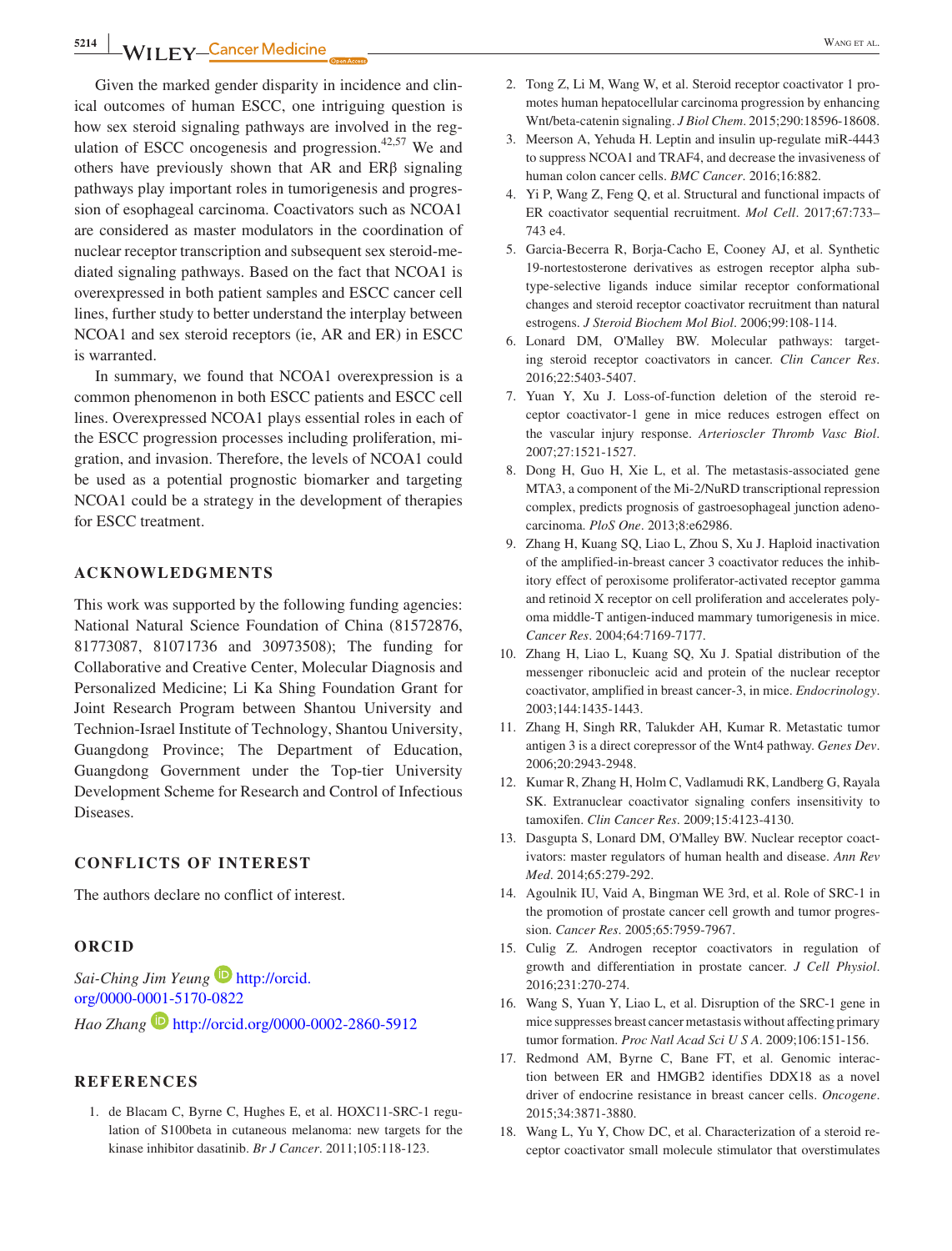**EXANG ET AL. EXANG ET AL. 5215** 

cancer cells and leads to cell stress and death. *Cancer Cell*. 2015;28:240‐252.

- 19. Wang Y, Lonard DM, Yu Y, et al. Bufalin is a potent small‐molecule inhibitor of the steroid receptor coactivators SRC‐3 and SRC‐1. *Cancer Res*. 2014;74:1506‐1517.
- 20. McCartan D, Bolger JC, Fagan A, et al. Global characterization of the SRC‐1 transcriptome identifies ADAM22 as an ER‐independent mediator of endocrine‐resistant breast cancer. *Cancer Res*. 2012;72:220‐229.
- 21. Walsh CA, Bolger JC, Byrne C, et al. Global gene repression by the steroid receptor coactivator SRC‐1 promotes oncogenesis. *Cancer Res*. 2014;74:2533‐2544.
- 22. Redmond AM, Bane FT, Stafford AT, et al. Coassociation of estrogen receptor and p160 proteins predicts resistance to endocrine treatment; SRC‐1 is an independent predictor of breast cancer recurrence. *Clin Cancer Res*. 2009;15:2098‐2106.
- 23. McIlroy M, McCartan D, Early S, Ogaora P, Pennington S, Hill AD, Young LS. Interaction of developmental transcription factor HOXC11 with steroid receptor coactivator SRC‐1 mediates resistance to endocrine therapy in breast cancer. *Cancer Res*. 2010;70:1585‐1594.
- 24. McBryan J, Theissen SM, Byrne C, et al. Metastatic progression with resistance to aromatase inhibitors is driven by the steroid receptor coactivator SRC‐1. *Cancer Res*. 2012;72:548‐559.
- 25. Eedunuri VK, Rajapakshe K, Fiskus W, et al. miR‐137 targets p160 steroid receptor coactivators SRC1, SRC2, and SRC3 and inhibits cell proliferation. *Mol Endocrinol*. 2015;29:1170‐1183.
- 26. Zhang Y, Duan C, Bian C, Xiong Y, Zhang J. Steroid receptor coactivator‐1: a versatile regulator and promising therapeutic target for breast cancer. *J Steroid Biochem Mol Biol*. 2013;138: 17‐23.
- 27. Qin L, Chen X, Wu Y, et al. Steroid receptor coactivator-1 upregulates integrin alpha(5) expression to promote breast cancer cell adhesion and migration. *Cancer Res*. 2011;71:1742‐1751.
- 28. Qin L, Liu Z, Chen H, Xu J. The steroid receptor coactivator‐1 regulates twist expression and promotes breast cancer metastasis. *Cancer Res*. 2009;69:3819‐3827.
- 29. Arnold M, Soerjomataram I, Ferlay J, Forman D. Global incidence of oesophageal cancer by histological subtype in 2012. *Gut*. 2015;64:381‐387.
- 30. Rustgi AK, El‐Serag HB. Esophageal carcinoma. *N Engl J Med*. 2014;371:2499‐2509.
- 31. Feng Y, Ke C, Tang Q, et al. Metformin promotes autophagy and apoptosis in esophageal squamous cell carcinoma by downregulating Stat3 signaling. *Cell Death Dis*. 2014;5:e1088.
- 32. Zhang H, Lin W, Kannan K, et al. Aberrant chimeric RNA GOLM1‐MAK10 encoding a secreted fusion protein as a molecular signature for human esophageal squamous cell carcinoma. *Oncotarget*. 2013;4:2135.
- 33. Xie SH, Lagergren J. The male predominance in esophageal adenocarcinoma. *Clinical gastroenterology and hepatology*. 2016;14:338‐347 e1.
- 34. Chen SB, Weng HR, Wang G, et al. Lymph node ratio‐based staging system for esophageal squamous cell carcinoma. *World J Gastroenterol*. 2015;21:7514‐7521.
- 35. Gan J, Zhang Y, Ke X, et al. Dysregulation of PAK1 Is associated with DNA damage and is of prognostic importance in primary esophageal small cell carcinoma. *Int J Mol Sci*. 2015;16:12035‐12050.
- 36. Zhang Y, Ren H, Wang L, et al. Clinical impact of tumor‐infiltrating inflammatory cells in primary small cell esophageal carcinoma. *Int J Mol Sci*. 2014;15:9718‐9734.
- 37. Jemal A, Bray F, Center MM, Ferlay J, Ward E, Forman D. Global cancer statistics. *CA Cancer J Clin*. 2011;61:69‐90.
- 38. Jemal A, Siegel R, Xu J, Ward E. Cancer statistics, 2010. *CA Cancer J Clin* 2010;60:277–300.
- 39. Bohanes P, Yang D, Chhibar RS, et al. Influence of sex on the survival of patients with esophageal cancer. *J Clin Oncol*. 2012;30:2265–2272.
- 40. Tang Q, Li G, Wei X, Zhang J, et al. Resveratrol‐induced apoptosis is enhanced by inhibition of autophagy in esophageal squamous cell carcinoma. *Cancer Lett*. 2013;336:325–337.
- 41. You YJ, Chen YP, Zheng XX, Meltzer SJ, Zhang H. Aberrant methylation of the PTPRO gene in peripheral blood as a potential biomarker in esophageal squamous cell carcinoma patients. *Cancer Lett*. 2012;315:138–144.
- 42. Dong H, Xu J, Li W, et al. Reciprocal androgen receptor/interleukin‐6 crosstalk drives oesophageal carcinoma progression and contributes to patient prognosis. *J Pathol*. 2017;241:448–462.
- 43. Gan J, Ke X, Jiang J, et al. Growth hormone‐releasing hormone receptor antagonists inhibit human gastric cancer through downregulation of PAK1‐STAT3/NF‐kappaB signaling. *Proc Natl Acad Sci U S A*. 2016;113:14745–14750.
- 44. Dong H, Ma L, Gan J, et al. PTPRO represses ERBB2‐driven breast oncogenesis by dephosphorylation and endosomal internalization of ERBB2. *Oncogene*. 2017;36:410–422.
- 45. Li Z, Zou X, Xie L, et al. Personalizing risk stratification by addition of PAK1 expression to TNM staging: improving the accuracy of clinical decision for gastroesophageal junction adenocarcinoma. *Int J Cancer*. 2015;136:1636–1645.
- 46. Rhodes DR, Yu J, Shanker K, et al. ONCOMINE: a cancer microarray database and integrated data‐mining platform. *Neoplasia*. 2004;6:1–6.
- 47. Qin L, Xu Y, Xu Y, et al. NCOA1 promotes angiogenesis in breast tumors by simultaneously enhancing both HIF1alpha‐ and AP‐1‐mediated VEGFa transcription. *Oncotarget*. 2015;6:23890–23904.
- 48. Culig Z, Klocker H, Bartsch G, Hobisch A. Androgen receptors in prostate cancer. *Endocr Relat Cancer*. 2002;9:155–170.
- 49. Berns EM, van Staveren IL, Klijn JG, Foekens JA. Predictive value of SRC‐1 for tamoxifen response of recurrent breast cancer. *Breast Cancer Res Treat*. 1998;48:87–92.
- 50. Walsh CA, Qin L, Tien JC, Young LS, Xu J. The function of steroid receptor coactivator‐1 in normal tissues and cancer. *Int J Biol Sci*. 2012;8:470–485.
- 51. Xu J, Wu RC, O'Malley BW. Normal and cancer-related functions of the p160 steroid receptor co‐activator (SRC) family. *Nat Rev Cancer*. 2009;9:615–630.
- 52. Qin L, Wu YL, Toneff MJ, et al. NCOA1 directly targets M‐CSF1 expression to promote breast cancer metastasis. *Cancer Res*. 2014;74:3477–3488.
- 53. Luef B, Handle F, Kharaishvili G, et al. The AR/NCOA1 axis regulates prostate cancer migration by involvement of PRKD1. *Endocr Relat Cancer*. 2016;23:495–508.
- 54. Tien JC, Zhou S, Xu J. The role of SRC‐1 in murine prostate carcinogenesis is nonessential due to a possible compensation of SRC‐3/AIB1 overexpression. *Int J Biol Sci*. 2009;5: 256–264.